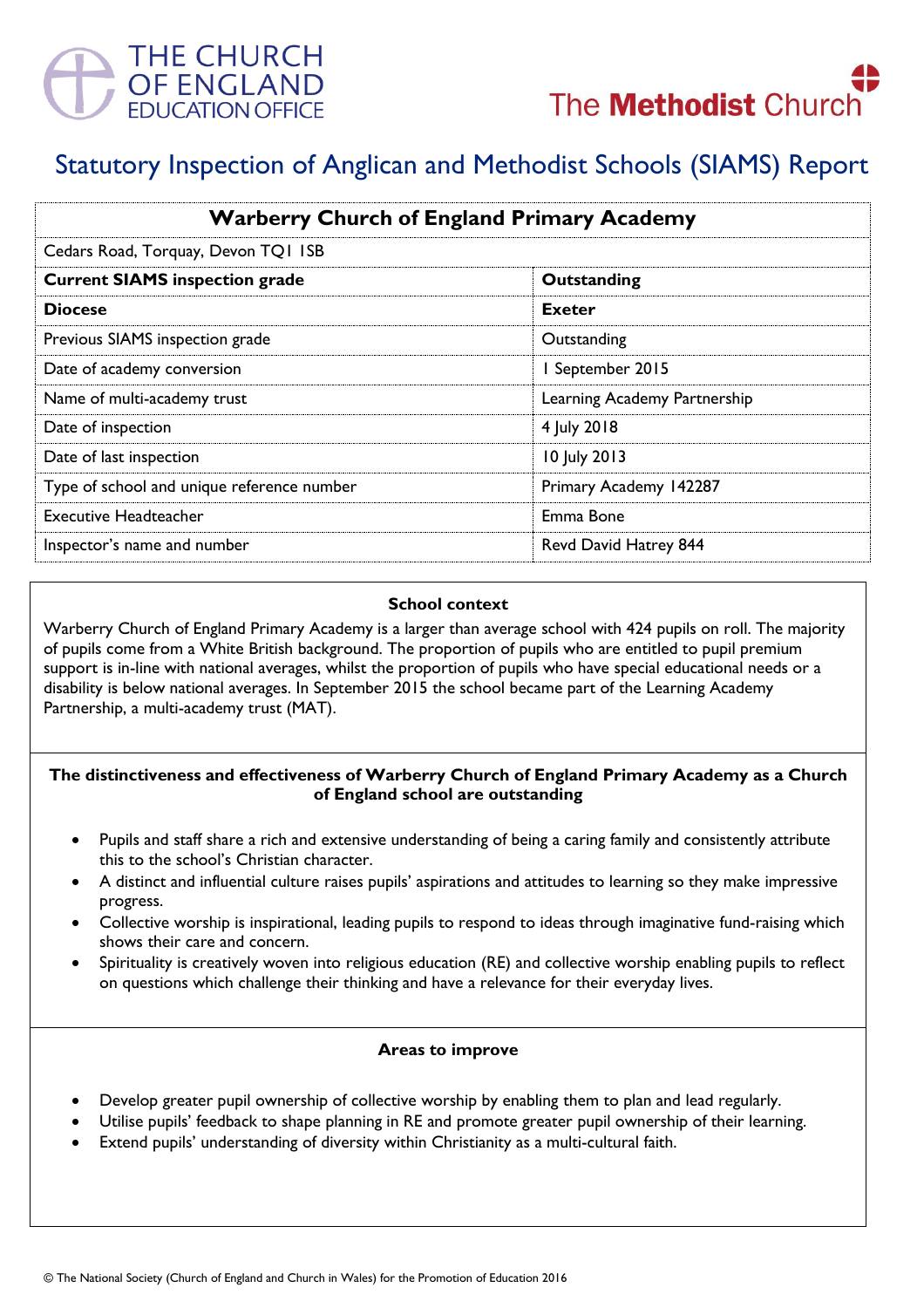### **The school, through its distinctive Christian character, is outstanding at meeting the needs of all learners**

Christian values are a fundamental part of everyday life in the school. Pupils are immersed in a community where the language of values is understood and meaningful. Staff and pupils regularly review values to ensure they are relevant. Pupils recently agreed new values hope, creativity, friendship and courage, designing the symbol of a dragonfly to represent them. They talk about the creativity of God in making the dragonfly and how the values enable them to 'have life in all its fullness.' The school has an effective culture of raising pupil aspirations. This leads to pupils talking about being the best they can be, not just academically but in all of their God given potential. Pupils are able to make links between values and their achievements, talking about hope and aspirations. Pupils talk confidently about Christian values and what they look like and where they use them. They make links between values and Bible stories which reflect their distinctive meaning. Teachers refer to values in teaching so pupils recognise how they influence all aspects of life and learning. Staff are excellent models, sharing values in their own relationships with pupils and their families. Pupils explain the numerous links between values and their relationships, they talk about being a family where each is important. The standard of behaviour is impressive and bullying extremely rare. Older pupils naturally support younger peers and see themselves as role models of values. They attribute this to the school's Christian character. Standards have risen sharply with pupils now consistently achieving above national expectations in core areas. The degree of progress pupils make is particularly good. Effective interventions ensure vulnerable pupils make progress comparable with their peers. Spirituality is creatively woven into collective worship, RE and other subjects so pupils appreciate the relevance. Pupils' confidently use the approach of 'Windows, Mirrors and Doors' to support their thinking. There are regular times to reflect on questions which cover a broad range of experiences. For instance, these enable pupils to explore the importance of values or explore the relationship between science and religion. Pupils' responses show a growing depth of ideas making connections to previous learning. High quality experiences such as spiritual arts enable pupils to respond to questions such as, 'What is God like?' expressing their thinking in creative ways which they enjoy. Pupils say this helps them to learn from others. Stimulating interfaith days and visitors in RE extend pupils' understanding of other world faiths. Pupils make insightful comparisons between these faiths and their own beliefs, extending their understanding. This leads to pupils having a high degree of respect and empathy for those who have different views to their own. Pupils talk about similarities and differences in Christian denominations. They know Christians celebrate their faith in other ways in different countries, but their understanding of Christianity as a multi-cultural faith is not as fully developed. Religious education provides imaginative experiences playing a major role in extending pupils' understanding of the school's Christian character and its relevance for them. Pupils deepen their understanding of Christian values in various contexts and their distinctive Christian meaning through RE.

## **The impact of collective worship on the school community is outstanding**

Collective worship is inspiring, challenging pupils' thinking. There are excellent examples where individuals respond to themes raised through fund-raising. Pupils' say, 'when I feel passionate about something the school encourages me to do something.' Pupils talk about a water pump for a village in Zambia and the difference clean water makes. Pupils show care for local individuals, fund-raising with great enthusiasm. Pupils recall acts of worship which influence their actions. One pupil shared how exploring trust had helped her to share her worries. Staff and pupils enjoy worship, talking of moments of calm, time to share together with others and God. Pupils speak enthusiastically of improvements to worship so they contribute more fully. Groups of pupils of all ages gather together as a family exploring values in greater depth. 'Open the Book' worship enables pupils to act out dramas which they enjoy. Singing is a strength, with an enthusiastic choir, using contemporary worship songs which pupils requested. The pupils' ethos team play a significant role in worship. Pupils' speak enthusiastically of improvements to worship so they contribute more fully. Together with the vicar they plan and lead elements of the major Christian festivals extending their understanding. They reviewed class prayer spaces and with peers' suggestions developed these so that pupils find these helpful. The pupils' ethos team visit other schools and bring back new initiatives, such as prayer stones. They evaluate worship considering whether the message is clear and how it could be improved, forwarding their ideas to governors. The pupils' ethos team have some opportunities to plan and lead worship, but at present this is not regular and only a few pupils have this chance. Pupils use 'Windows, Mirrors and Doors' to support their reflections during worship so they recognise what the meaning is for them. The development of opportunities for prayer is a strength with dedicated activity days. Each class designed a prayer experience which they shared. Pupils found this helped to explore the different approaches used by believers. Prayers written by some older pupils show a greater depth of maturity aware of the needs of others. Most pupils perceive the contribution prayer could make to their lives. Pupils explore the nature of the Trinity expressing their deepening ideas through art. Worship themes draw upon biblical stories so pupils talk about these in detail. Experienced worship coordinators empower staff to lead family group worship developing their confidence. A variety of leaders, including clergy bring different